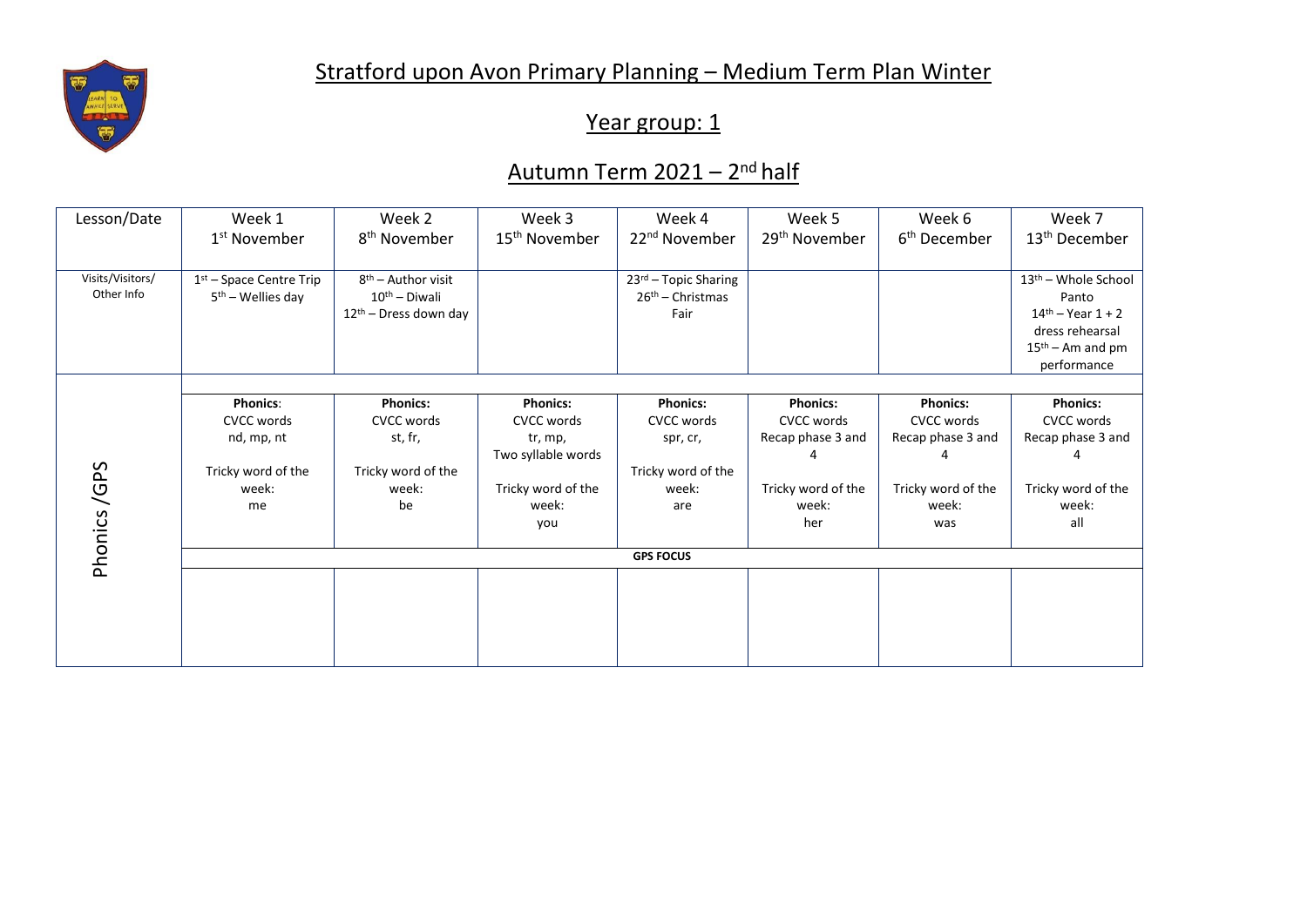|                                                               | <b>Text title: The</b>                                                                   | Writing focus/                                                                                     | The Emperor's Egg                                                                                                                                                                            | Writing focus/                                                                                                  | Writing focus/                                                                           | Writing focus/                                                                       | Writing focus/                                      |
|---------------------------------------------------------------|------------------------------------------------------------------------------------------|----------------------------------------------------------------------------------------------------|----------------------------------------------------------------------------------------------------------------------------------------------------------------------------------------------|-----------------------------------------------------------------------------------------------------------------|------------------------------------------------------------------------------------------|--------------------------------------------------------------------------------------|-----------------------------------------------------|
| English                                                       | <b>Emperor's Egg</b>                                                                     | purpose:                                                                                           |                                                                                                                                                                                              | purpose:<br>Story writing - Stuck in a                                                                          | purpose:                                                                                 | purpose:                                                                             | purpose:                                            |
|                                                               | Writing focus/<br>purpose:                                                               | How is Blue Penguin feeling?<br>What will happen next?                                             | Writing focus/<br>purpose:<br>Facts about emperor<br>penguins                                                                                                                                | snow globe<br>Picture prompt - snow<br>globe                                                                    | Describing a setting<br>Writing a story                                                  | Improving our work<br>Christmas poem                                                 | Christmas poem                                      |
|                                                               | What do you already<br>know about penguins?<br>Describing image                          | <b>Blue Penguin song</b>                                                                           | Writing an information<br>report                                                                                                                                                             | Story planning -<br>beginning, middle and<br>end.                                                               |                                                                                          |                                                                                      |                                                     |
| Number and Addition<br>Maths<br>Shape                         | <b>Fact families</b><br>Number bonds for numbers<br>within 10<br>Systematic number bonds | Number bonds to 10<br>Compare number bonds<br>Addition - adding together<br>Addition - adding more | Addition using bonds<br>Finding a part<br>Subtraction - taking away,<br>how many left? (Crossing<br>out)<br>Subtraction - taking away,<br>how many left? Introducing<br>the subtraction sign | Subtraction - finding a<br>part, breaking apart<br>Fact families- the 8 facts<br>Subtraction - counting<br>back | Subtraction - finding the<br>difference<br>Comparing addition and<br>subtraction symbols | Recognise and name 3D<br>shapes<br>Sort 3D shapes<br>Recognise and name 2D<br>shapes | Sort 2D shapes<br>Patterns with 3D and 2D<br>shapes |
| Science<br>Materials/S<br>easons                              | Four seasons                                                                             | Weather in winter                                                                                  | Water/Ice                                                                                                                                                                                    | Ice experiment -<br>save the animals                                                                            | Ice experiment-<br>save the animals                                                      | Materials - Linked<br>to d&t                                                         | Materials - Linked<br>to d&t                        |
| Topic                                                         | Seven continents of the<br>world                                                         | Five oceans of the<br>world                                                                        | Where is Antarctica?                                                                                                                                                                         | What is Antarctica<br>like?                                                                                     | DT - Design an<br>holder to keep an<br>ice cube cold                                     | DT-Make an<br>holder to keep an<br>ice cube cold                                     | DT-Evaluate<br>holder to keep an<br>ice cube cold   |
| Dance – Val<br>Sabin Unit 4<br>뇐                              | Lesson 1                                                                                 | Lesson 2                                                                                           | Lesson 3                                                                                                                                                                                     | Lesson 4                                                                                                        | Lesson 5                                                                                 | Lesson 6                                                                             | Lesson 7                                            |
| Rhythm In The<br>Way We Walk<br>by Joanna<br>Music<br>Mangona | Lesson 1                                                                                 | Lesson 2                                                                                           | Lesson 3                                                                                                                                                                                     | Lesson 4                                                                                                        | Lesson 5                                                                                 | Lesson 6                                                                             | Christmas Play                                      |